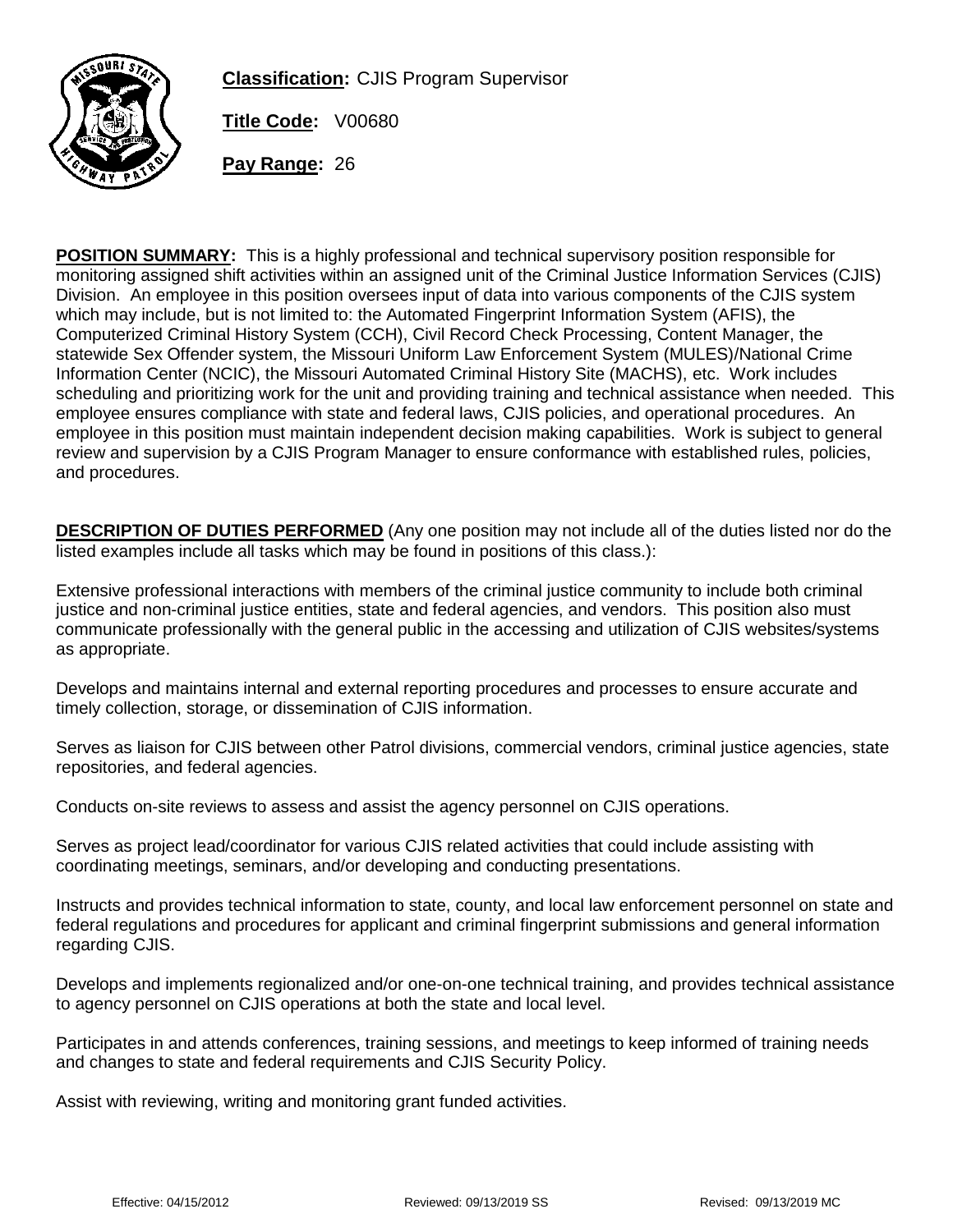## **Classification:** CJIS Program Supervisor **Page 2 Page 2**

Supervises designated section of the division, to include planning, assigning, coordinating, and evaluating the work of personnel; providing guidance and counseling as necessary; and ensuring new personnel are properly trained.

Compiles information and makes suggestions on operational/procedural changes to balance the workload and to provide efficiency of overall operation; maintains standard operating procedures for a specific unit within the CJIS Division in addition to forms, brochures, division web pages, and training materials.

Recommends changes in processing of CJIS data to improve CJIS Division operations.

Assists in the development and testing phases of software upgrades to ensure the statewide law enforcement database meets the needs of all agencies criminal justice needs.

Reviews court order removals, expungements, and Supreme Court rulings; performs necessary procedures to remove information from all databases and coordinates with other CJIS Division Units to ensure all information systems are kept in synch.

Prepares and presents accurate and knowledgeable courtroom testimony while representing the Highway Patrol in a professional manner.

Researches and ensures accuracy of the information contained in AFIS, the state criminal history database, and the Missouri Sex Offender database by reviewing the data and responding to concerns received from the public or other law enforcement agencies via telephone, facsimile, and/or email.

May be expected to testify and/or communicate impacts of legislative initiatives.

May assist designated manager with monthly statistical reporting and billing, to include generating reports and compiling data for auditors, billing, and statistical purposes.

Performs other related work as assigned.

**REQUIRED KNOWLEDGE, SKILLS, AND ABILITIES:** Thorough knowledge of the state and federal laws associated with the CJIS system including the CJIS security Policy.

Extensive knowledge of the CJIS system including the processes, use and practices associated with criminal history reporting and dissemination.

Extensive knowledge of federal and state statutes, regulations, policies, and procedures pertaining to the collection, storage, and dissemination of criminal history information.

Knowledge of the flow of cases through the criminal justice system with an understanding of the operation of local and state court systems.

Knowledge of the basic techniques and principles of supervision.

Working knowledge of modern office practices and procedures.

Ability to exercise independent and critical judgement.

Ability to work effectively with members of the criminal justice and non-criminal justice communities.

Ability to plan, develop and coordinate meetings and presentations.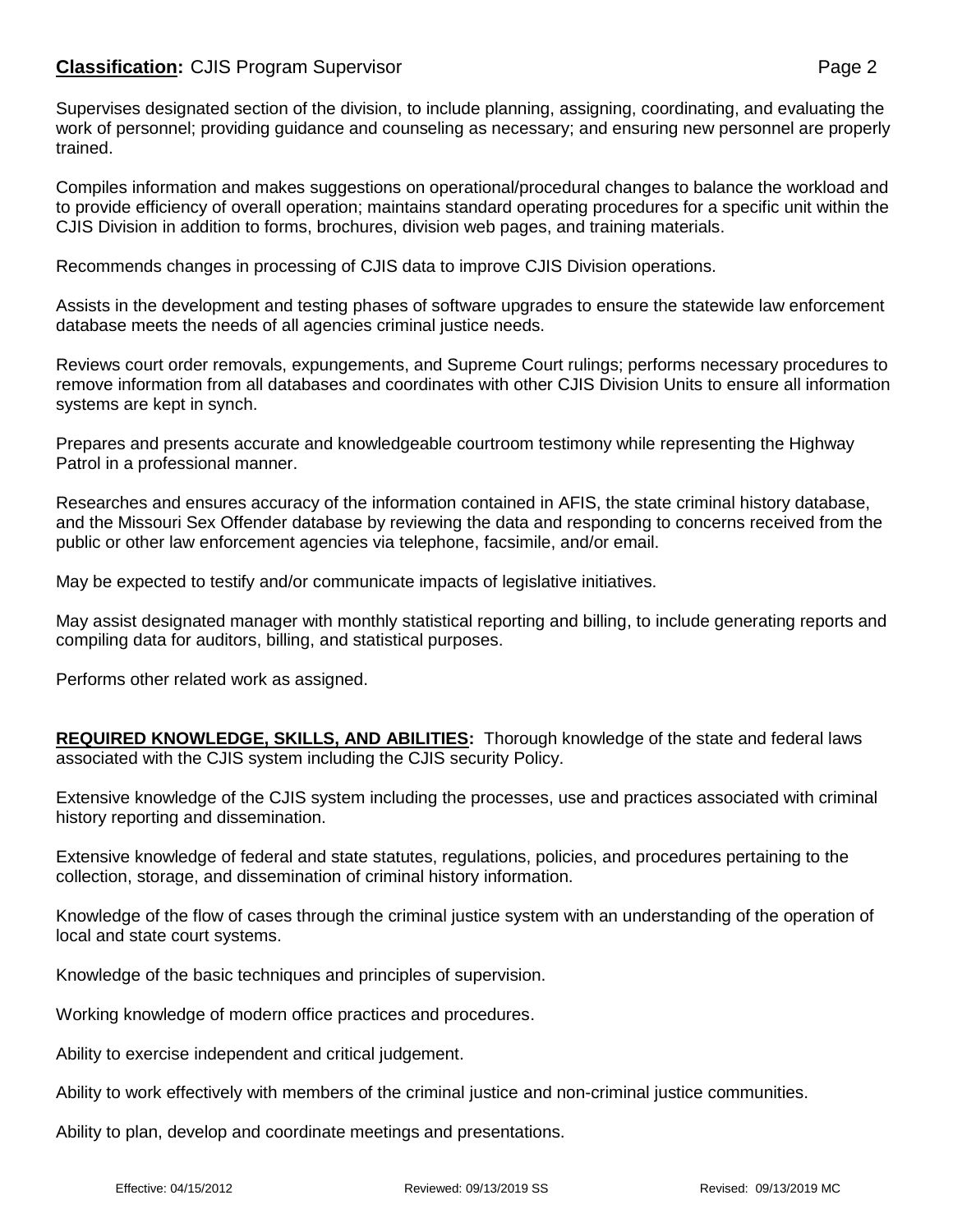## **Classification:** CJIS Program Supervisor **Page 3** Page 3

Ability to assess and develop training, as needed.

Ability to analyze and interpret monthly statistics.

Ability to develop new and improved methods, techniques related to CJIS data.

Ability to work closely as a cooperative team and display professionalism and team leadership in the training and supervision of others.

Ability to manage, delegate, motivate, and evaluate the work of others.

Ability to perform administrative duties as outlined in the description of duties performed.

Ability to work independently in an organized, efficient manner and exercise judgment and discretion.

Ability to make decisions in accordance with laws, policies, and regulations and apply these to work problems.

Ability to maintain composure while under cross-examination in regard to personal and scientific qualifications and defend findings in court.

Ability to represent the Highway Patrol on panels, committees, etc.

Ability to operate basic office equipment as detailed in the description of duties.

Ability to handle restricted and confidential information in a professional manner and maintain the information as such.

Ability to communicate in English clearly and concisely, both orally and in writing.

Ability to establish and maintain harmonious working relations with others.

Ability to work with material that may be of a sexual nature relating to criminal activity (e.g., written material, photographs, and/or verbal language, etc.).

Ability to perform job-related travel as needed.

Ability to work hours as assigned.

**MINIMUM EXPERIENCE AND EDUCATION REQUIRED** (The following represents the minimum qualifications used to accept applicants, provided that equivalent substitution will be permitted in case of deficiencies in either experience or education.):

Possess a Bachelor's degree and two years of experience in the field of criminal justice, criminal record systems, latent prints, etc.

Preference may be given to those possessing experience in personnel supervisory/management duties.

|                                                 | <b>NECESSARY SPECIAL REQUIREMENTS:</b> May be required to be able to obtain and maintain MULES |
|-------------------------------------------------|------------------------------------------------------------------------------------------------|
| certification within six months of appointment. |                                                                                                |

May be required to be able to obtain and maintain Livescan certification within six months of appointment.